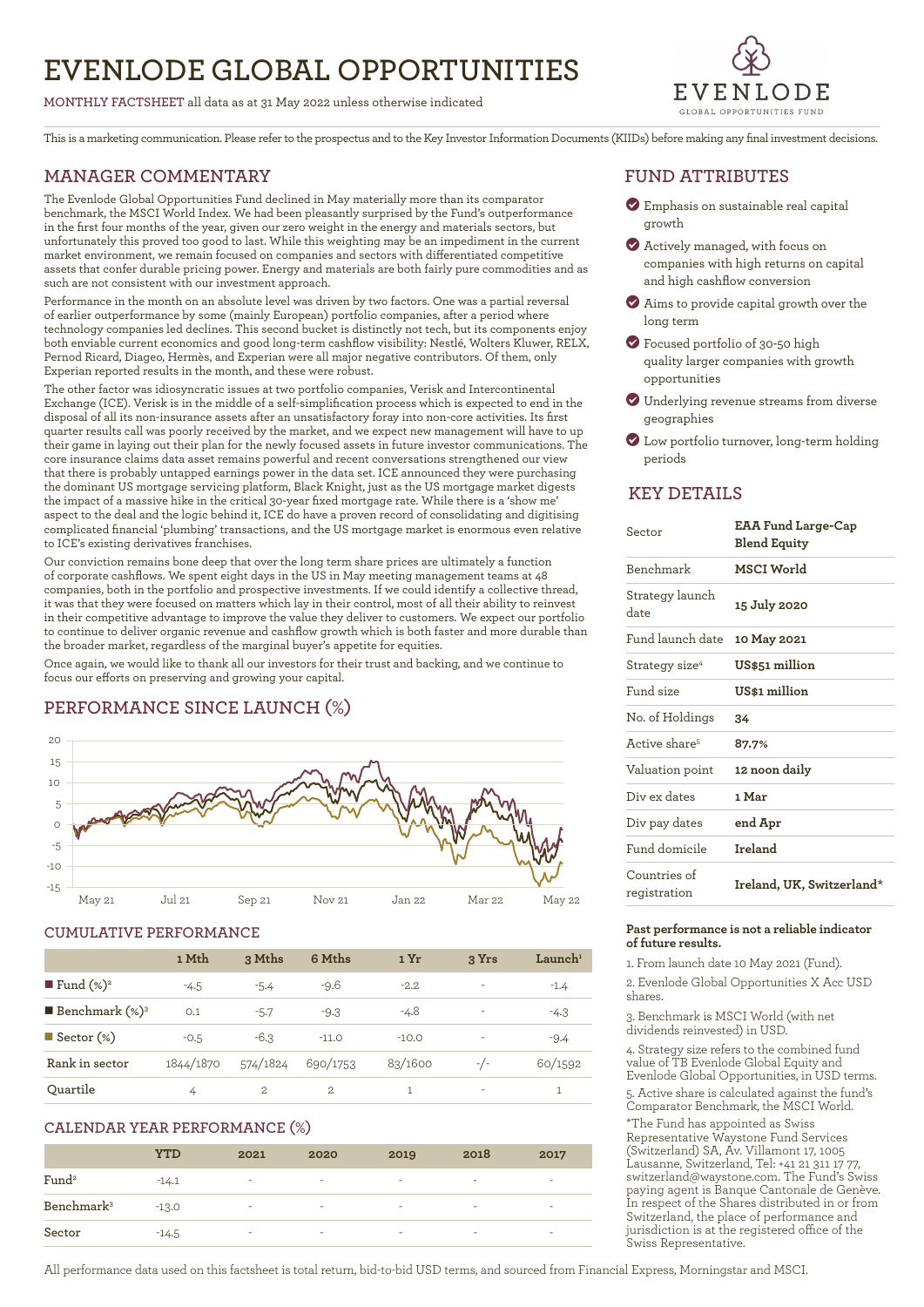

# **PORTFOLIO**

# **Sector allocation (%) Top 20 holdings (%)** Information Technology 29.8 Industrials 19.2 Consumer Staples 15.8 Financials 8.6 Communication Services 8.5 Consumer Discretionary 7.4 Health Care 7.3 Cash 3.5



| ■ Large Cap $($ \ $£10 \text{ bn}$ ) | 96.5 |
|--------------------------------------|------|
| $\blacksquare$ Cash                  | 3.5  |



# **Size allocation (%) Geographical allocation (%)**

| North America         | 55.7  |
|-----------------------|-------|
| $\blacksquare$ Europe | 27.1  |
| United Kingdom        | 12.2. |
| $\blacksquare$ Asia   | 1.6   |
| Cash                  | 3.5   |

| Mastercard                | 6.5  |
|---------------------------|------|
| Microsoft                 | 6.0  |
| Alphabet                  | 5.2  |
| Medtronic                 | 4.4  |
| Wolters Kluwer            | 4.4  |
| Nestlé                    | 4.1  |
| <b>RELX</b>               | 4.0  |
| Accenture                 | 3.8  |
| Heineken                  | 3.6  |
| Intercontinental Exchange | 3.6  |
| <b>LVMH</b>               | 3.4  |
| <b>Verisk Analytics</b>   | 3.2  |
| Broadridge Financial      | 3.2  |
| Experian                  | 2.9  |
| Adobe                     | 2.8  |
| Aon                       | 2.6  |
| Pernod Ricard             | 2.6  |
| Hermès International      | 2.5  |
| Marsh & McLennan          | 2.4  |
| Diageo                    | 2.4  |
| Total                     | 73.6 |

Investors will own shares in Evenlode Global Opportunities, not in the underlying holdings; these are the underlying assets owned by the fund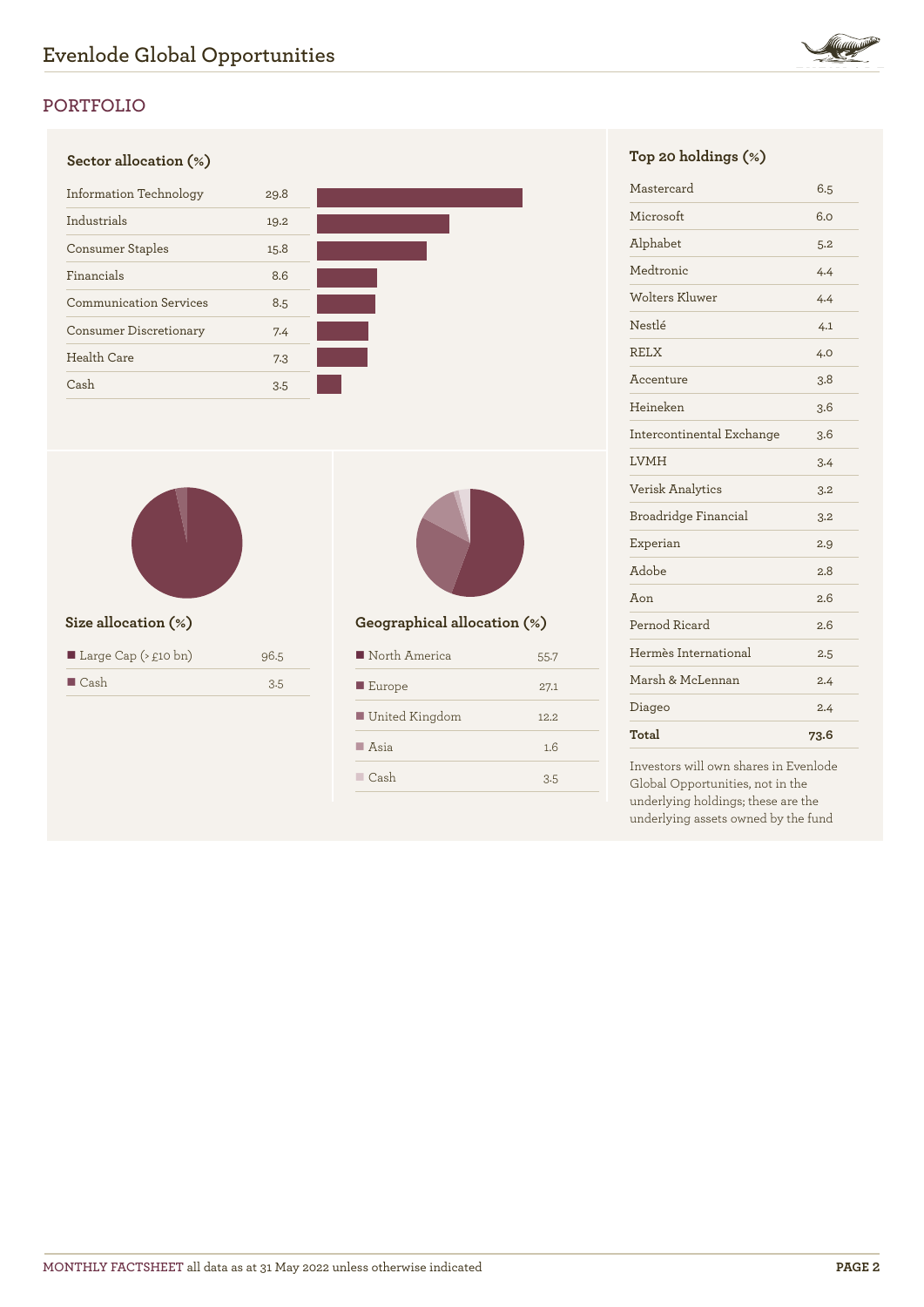

## **INVESTMENT TEAM**

**The Evenlode Investment Team totals 15 staff. Fund managers are supported by a team of analysts including three dedicated stewardship analysts, and the team works collegiately to challenge thinking and share ideas.**



**Fund Manager** Chris is a fund manager on the Evenlode Global Equity strategy, which launched in 2020, and

on the Evenlode Global Income strategy, which launched in 2017. Chris is a fully qualified Chartered Financial Analyst and has a degree from the University of Cambridge in Mathematics and Economics. Prior to Evenlode, Chris worked as a senior software engineer.



**Integration into the investment process**

# **CHRIS ELLIOTT JAMES KNOEDLER CHRIS MOORE**

**Fund Manager** James is a fund manager on the Evenlode Global Equity strategy, which launched in

2020. He previously worked as an Equities Analyst at Independent Franchise Partners (IFP) and before that worked as an Investment Analyst at Arisaig Partners and Newlands Investment Management. James graduated from Oxford University with a first-class degree in English and holds a Masters degree in Finance from the London Business School.

**Head of Research** Chris joined Evenlode Investment Management in February 2018 having previously

been an equity research analyst at Investec Bank and Berenberg. Chris is a fully qualified Chartered Accountant and Chartered Financial Analyst, and studied Accounting and Finance at Warwick University.

# **ENVIRONMENTAL, SOCIAL AND GOVERNANCE (ESG)**

**SAWAN KUMAR Head of Stewardship**



**CHARLIE FREITAG Stewardship Analyst**



**BETHAN ROSE Sustainable Investment Analyst**

Every year, Evenlode assesses the financed emissions embedded in its investments, to better understand the impact our investee companies have on the climate, and the risk they face from regulation and consumer pressure on climate transition. Our annual Portfolio Emissions Report 2022 states that the emissions associated with investing<br>£10k in one of our funds is between 0.6 and 2.4 tonnes of CO2-equivalents or between 25 and 56 kilograms fo

### **Our ongoing commitment**

### Signatory of:



Evenlode Investment Management became a signatory to the United Nations Principles for Responsible Investment (UNPRI) in 2018. By becoming signatories, we commit to implementing these principles and incorporating environmental, social and governance factors into our investment process to help enhance returns and better manage risk for our clients.

? Strategy & Governance: A+

- ? Integration: A+
- ? Engagement: A
- **Proxy Voting: A**

**Recent publications for download**

- ? **[UNPRI Assessment Report](https://evenlodeinvestment.com/resources/stewardship-assets/2020-Assessment-Report.pdf)**
- ? **[Responsible Investment Report](https://evenlodeinvestment.com/resources/stewardship-assets/Evenlode-Investment-Annual-Responsible-Investment-Report-2021.pdf)**
- ? **[Carbon Emissions Report](https://evenlodeinvestment.com/resources/stewardship-assets/Evenlode-Portfolio-Emissions-Report-2022.pdf)**

### **MSCI Rating**



Data as at 31 March 2022. Based on 100.0% of AUM. MSCI ESG Fund ratings are intended to measure the resilience of funds to long-term risks and opportunities arising from environmental, social and governance issues.

### **Morningstar® Ratings**



Morningstar Sustainability Rating™

Ratings as at 31 March 2022. Based on 100.0% of AUM. The Morningstar® Sustainability Rating<sup>TM</sup> is intended to measure how well the issuing companies of the securities within a fund's portfolio holdings are managing their environmental, social, and governance risks and opportunities relative to the fund's Morningstar Global Category peers.

© 2021 Morningstar. All rights reserved. The information contained herein: (1) is proprietary to Morningstar and/or its content providers; (2) may not be copied or distributed; and (3) is not warranted to be accurate, complete, or timely. Neither Morningstar nor its content providers are responsible for any damages or losses arising from any use of this information. Past performance is no guarantee of future results. MSCI ESG Research LLC's ("MSCI ESG") Fund Metrics and Ratings (the "Information") provide environmental, social and governance data with respect to underlying securities within more than 31,000 multi-asset class Mutual Funds and ETFs globally. MSCI ESG is a Registered Investment Adviser under the Investment Advisers Act of 1940. MSCI ESG materials have not been submitted to, nor received approval from, the US SEC or any other regulatory body. None of the Information constitutes an offer to buy or sell, or a promotion or recommendation of, any security, financial instrument or product or trading strategy, nor should it be taken as an indication or guarantee of any future performance, analysis, forecast or prediction. None of the Information can be used to determine which securities to buy or sell or when to buy or sell them. The Information is provided "as is" and the user of the Information assumes the entire risk of any use it may make or permit to be made of the Information.